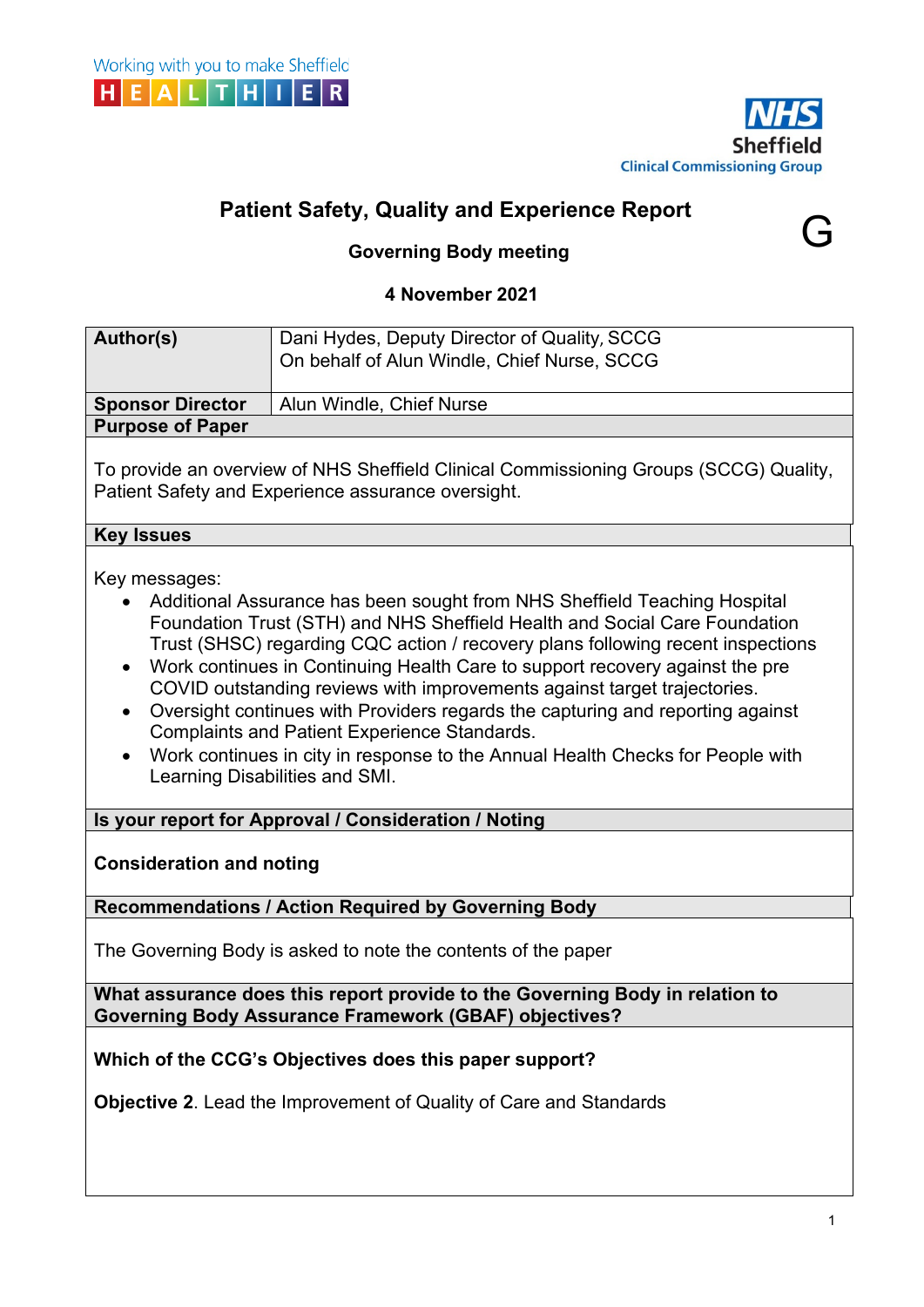## **Are there any Resource Implications (including Financial, Staffing etc)?**

None

**Have you carried out an Equality Impact Assessment and is it attached?**

None Required

**Have you involved patients, carers and the public in the preparation of the report?** 

None Required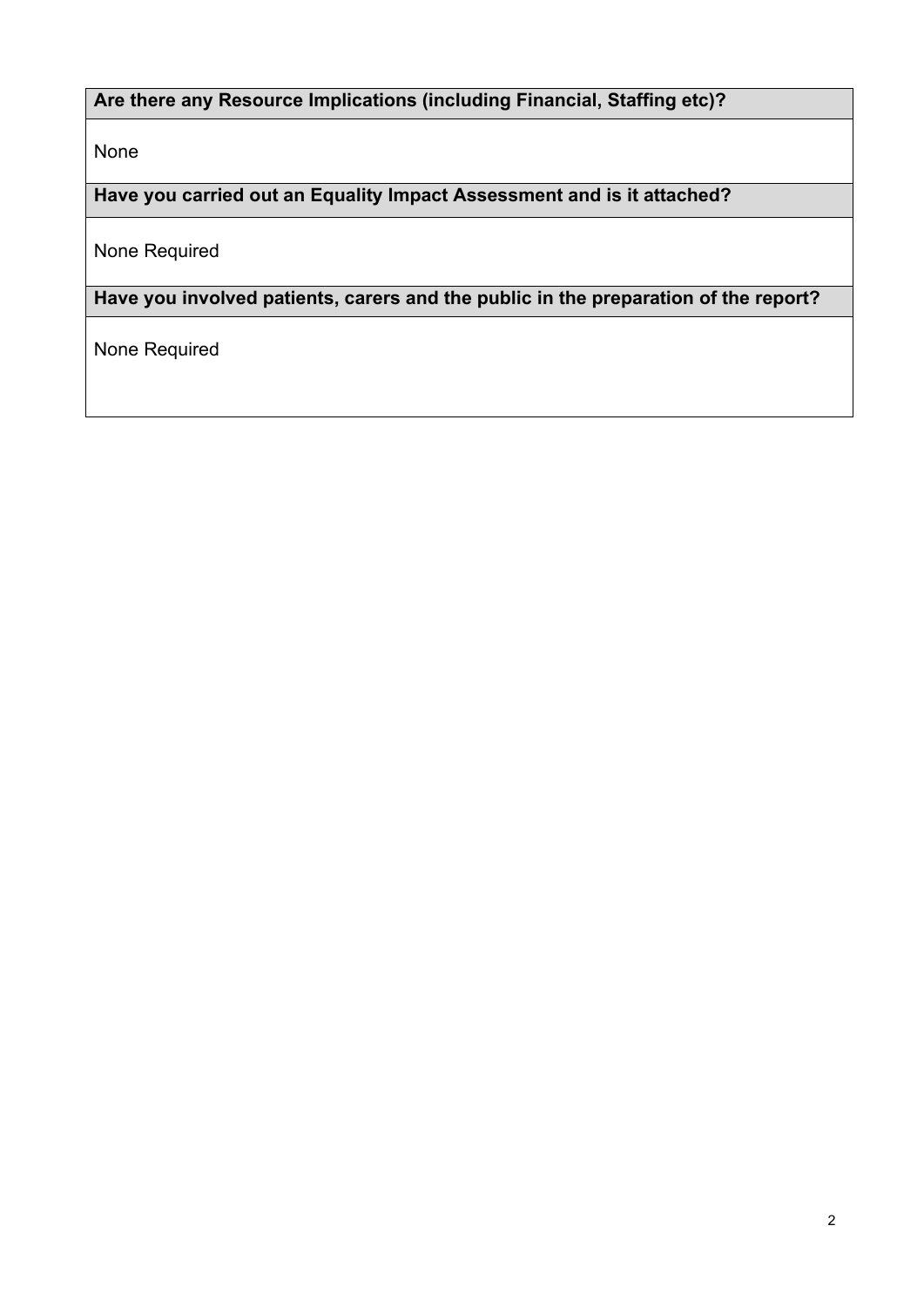

## **Patient Safety, Quality and Experience Report**

## **Governing Body**

#### **4 November 2021**

#### **1. Care Quality Commission**

- **1.1** Sheffield Health and Social Care NHS FT (SHSC) continue with their Back to Good Improvement programme. The Trust, formerly reported as Inadequate, has now been rated as Requires Improvement. Assurance work and oversight remains with the CCG and NHSE/I in collaboration with the Trust.
- **1.2** The CCG continues to work collaboratively with SHSC in the development of the Firshill service offer, this is in line with the Care Quality Commission (CQC) recommendations and in collaboration with key stakeholders inclusive of service user views.
- **1.3** Maternity Services in Sheffield Teaching Hospitals (STH) continue to be overseen and monitored by the CCG, following CQC requirements, and in collaboration with NHSE/I. NHSE/I have instigated a Quality Board in line with the enhanced quality surveillance. A further unannounced inspection was also undertaken in October in STH; however, the outcome is yet to be determined.

## **2. Serious Incidents / Never Events**

- **2.1** SHSC are currently reviewing their serious incident processes and procedures and updates are being provided to the Quality Review Group (QRG) in the CCG monthly (standard agenda item). SHSC are engaging with SCCG regards updates and process improvements.
- **2.2** Sheffield Teaching Hospital NHS FT (STH) Maternity obstetric incidents remain the most common, however, this was expected as the Trust are now reporting all incidents.
- **2.3** Sheffield Children's Hospital NHS FT (SCH) There was one serious incident reported in August 2021. Oversight and lessons learnt continue through the CCG quality assurance forums.
- **2.4** Yorkshire Ambulance Service One serious incident reported in August 2021.
- **2.5** Independent Sector Providers One serious incident reported in August 2021.
- **2.6** Primary Care One serious incident reported in August 2021.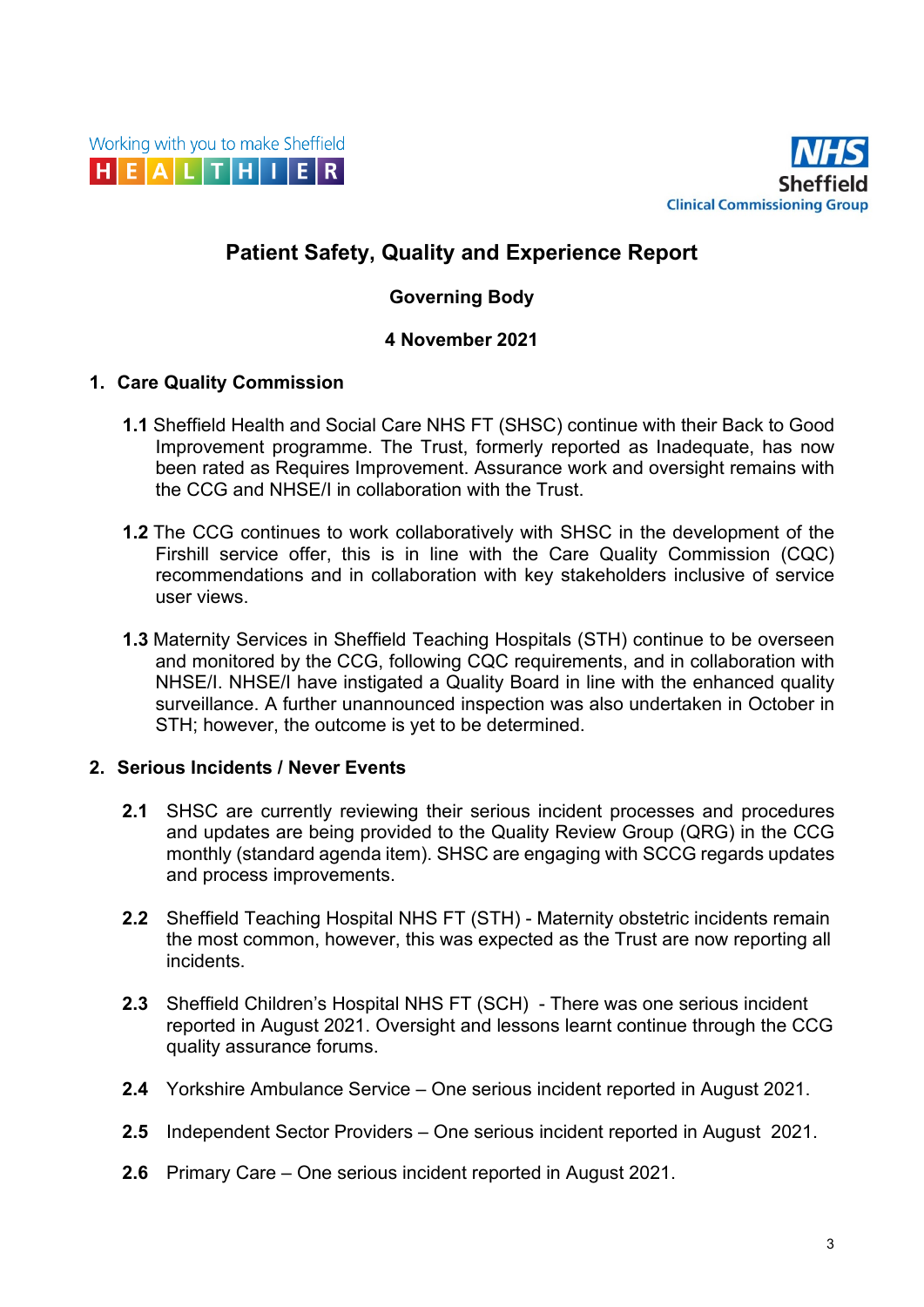#### **3. Infection Prevention Control**

- **3.1** Zero hospital onset MRSA Bacteraemias have been reported by STH between the start of April and August. No current IPC concerns.
- **3.2** Care Homes The Infection, Prevention and Control (IPC) accreditation programme has currently been delayed due to IT issues and this has been escalated. There have been several Covid outbreaks amongst residents and staff in care homes and the IPC and Care Home Quality teams in SCCG and the Local Authority have been supporting recovery and oversight. Clinical support to care homes continues.
- **3.3** No GP Practice outbreaks have been reported to date.

#### **4. Patient Experience**

- **4.1** The CCG continues to have concerns regarding the quality of Complaints handling within the Mental Health and Learning Disability Provider Trust and this will be picked up by the CCG Patient Experience Lead to ensure regular reporting and agree specific timeframes.
- **4.2** The number of formal complaints received in the Acute Hospital Sector remains within expected range. 89% of complaints were responded to within the required timeframe; a key theme was communication.

For August 20201, the Acute Hospital continues to not meet its internal target for Maternity, Inpatients (IP) and Emergency Department (ED). Positive FFT scores and outpatients narrowly missed this target this time around. Maternity scored 77% which was an improvement on last month. All three areas which make up maternity scored below target.

ED scored 76.%. Score for A&E low at 70% but this is a 6.5% improvement in July (long waiting times continue to impact on positive scores). Eye Casualty and Minor Injuries continue to meet their targets.

Inpatients scored 90%, this is below target.

Outpatients scored 94.3%, just below the target of 95%.

Community scored 95.2%, this exceeds the 90% target.

There are plans to restart the use of FFT cards on wards and in the community from October.

#### **5. Safeguarding**

- **5.1** The CCG Designated Nurse / Professional has requested an update from SHSC on the progression of the Trust's Complex Case Management Policy which the CCG requested was developed to demonstrate internal governance of the process. Further updates will be provided following response to this.
- **5.2** The internal safeguarding committee has resumed in STH. The Trust has developed a safeguarding dashboard which it shared at the August meeting. This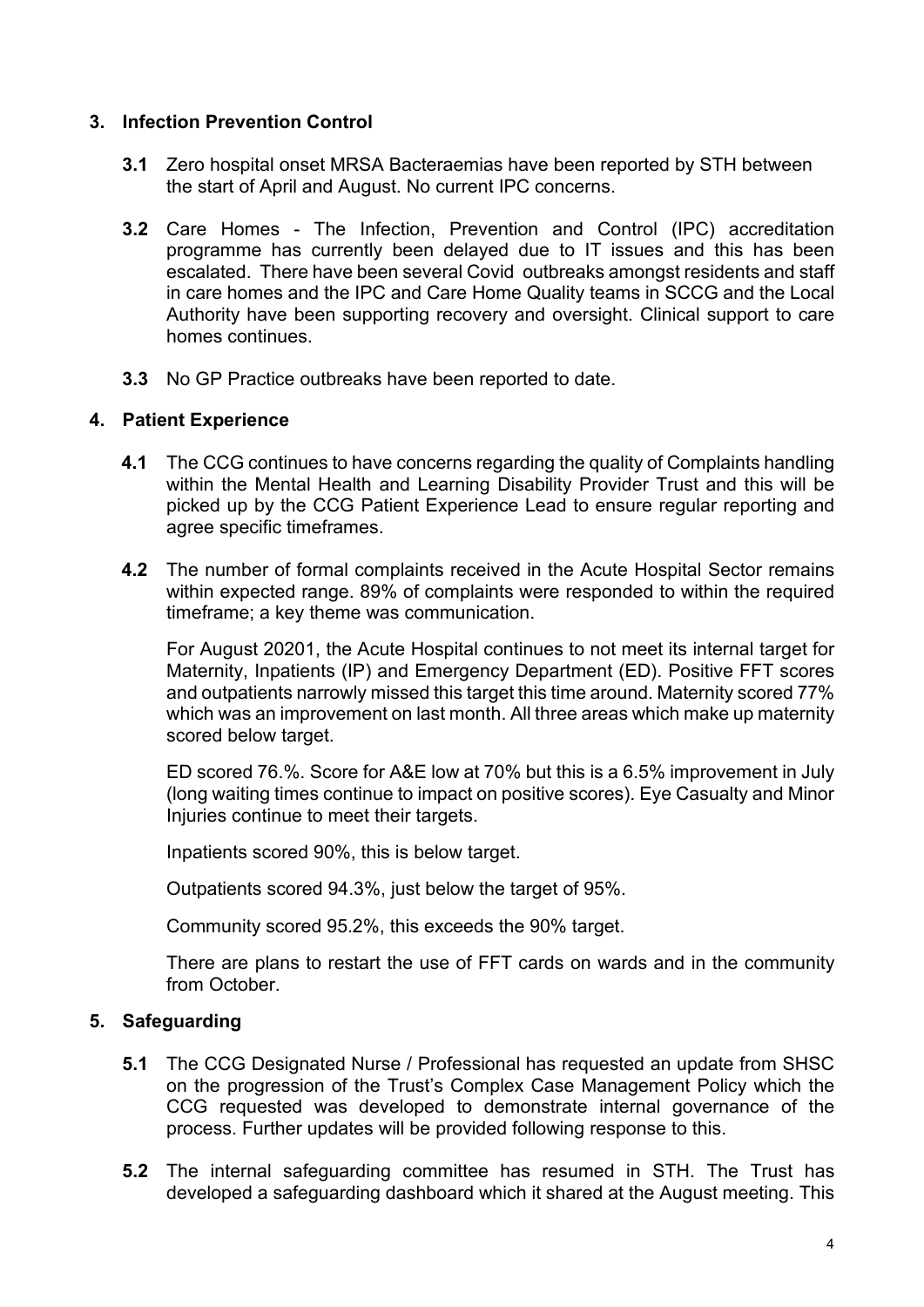has provided a level of assurance and will support future internal and external scrutiny of safeguarding information and address areas of concern.

**5.3** SCH are currently reviewing their processes with regards safeguarding supervision and this will be monitored and addressed via future safeguarding committees.

#### **6. Care Homes**

- **6.1** A joint process is in place with the commissioners (Sheffield City Council, SCC and SCCG) to maintain oversight of quality across nursing and residential provision. Where concerns have been raised visits to the homes and provider meetings have continued with staff supported by the appropriate PPE and guidance in undertaking the visits.
- **6.2** The joint SCC and SCCG Quality Assurance Framework continues to be developed, progress had been delayed, but the project will now be reinstated with meetings scheduled for October around further developing the joint plan. A progress update will be provided in December.

#### **7. General Practice**

- **7.1** Although during the pandemic quality assurance monitoring within General Practice has reduced, the CCG is currently reviewing the monitoring and data collection processes to ensure that they reflect the changes that have occurred in the past 12 months and are in line with new ways of working, progress on this has yet to be made.
- **7.2** Public Health England Screening and Immunisation Team SCCG and SHSC are working together to improve bowel cancer and screening uptake amongst people with Learning Disabilities. The teams have set up a bowel screening flagging pathway which will provide specialist help and support at the pre-invite stage. The go live date was the 1 August 2021.
- **7.3** Breast Cancer SCCG have been working with IT, Behaviour Science and Public Health England in amending the non-responders for breast screening. A video is being developed to support and assist practices**.**
- **7.4** Flu Uptake Stock is now finding its way to GPs and Pharmacies; however, shortages are still apparent. The CCG is working with the national team to look at further supplies. There are no concerns with children's vaccines.
- **7.5** Annual physical health checks for People with Severe Mental Illness
	- Sheffield's 2020/21 SMI annual health check completion rate of 21% is below national, regional, and sub-regional comparators, as outlined below:
		- o All England: 23.4%
		- o North East and Yorkshire: 35.5%
		- o Rotherham: 31%
		- o Doncaster: 29.6%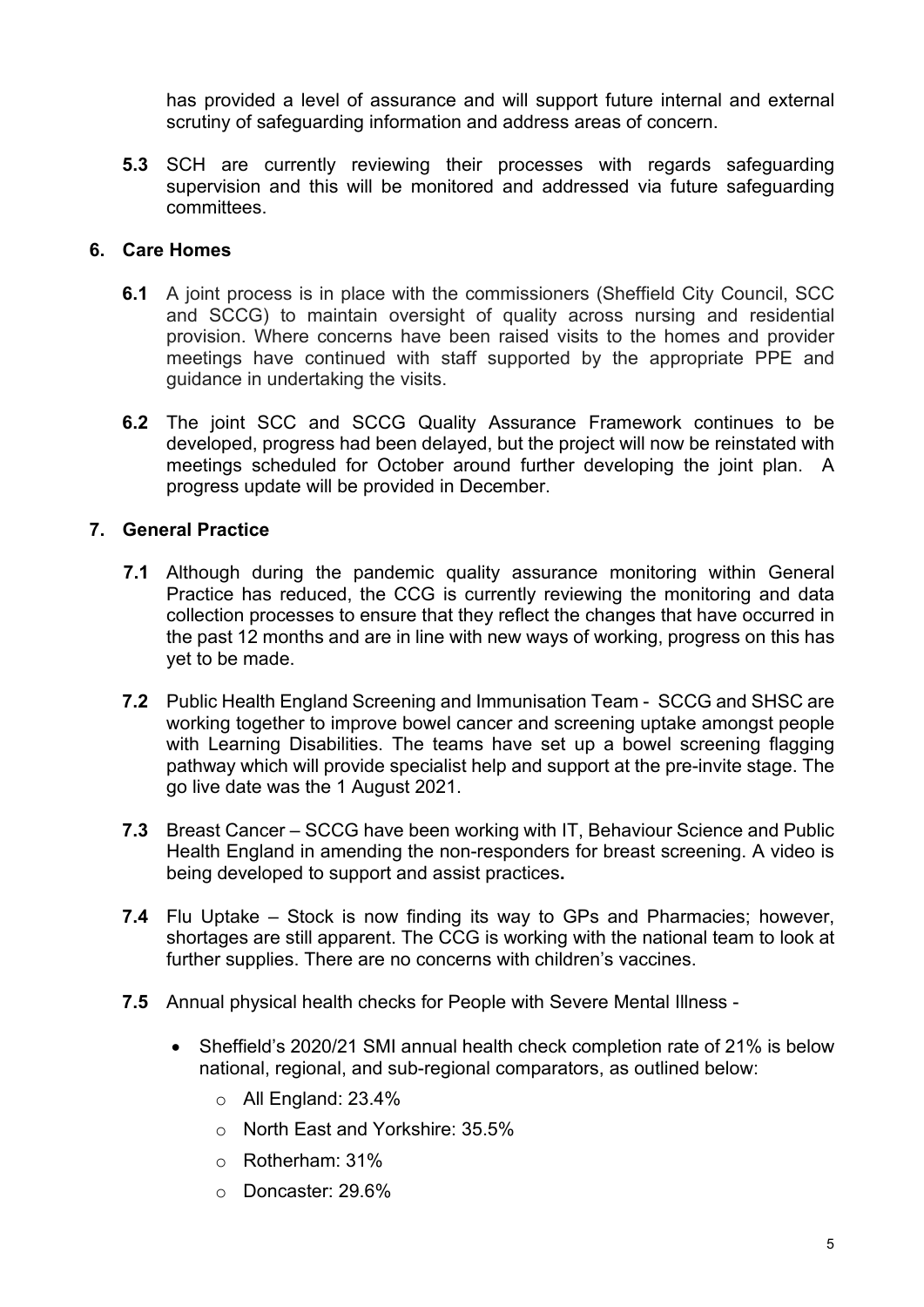- o Barnsley: 33.3%
- Understandably the completion rates for annual health checks were particularly low across 2020/21. However, before the pandemic, the completion rate was only 27%. Approximately 10% of health checks are expected to be carried out in secondary care but the remaining are the responsibility of primary care – the national target is 60%.
- Following a range of local initiatives, Quarter 1 2021/22 completion rates have increased to 23.9%. This varies significantly across practices and localities / networks. For example, the completion rate by locality is:
	- $\blacksquare$  Central 27.9%
	- **HASL 27.6%**
	- **North 20.7%**
	- **West 19.8%**
- Local activity to improve performance is ongoing and includes:
	- $\circ$  Quarterly email contact with all practices sharing their individual completion rates and information about support available to them.
	- o Health Care assistant roles within the Primary Care Mental Health (PCMH) Transformation Programme.
	- o Awareness raising with Locality Teams and via Practice Bulletin. Training video in development.
	- o North Locality Pilot.
	- $\circ$  Sheffield Mind SMI health check outreach programme information sharing agreements with Practices to enable Mind to support difficult to reach patients to attend their checks.
	- $\circ$  In development SMI LCS Comprehensive health check to compliment the new QOF SMI points.
	- $\circ$  In development commissioning activity to offer training/ modelling to practices: improve information sharing between primary and secondary care on health checks.
- **7.6** Annual Health Checks for People with Learning Disabilities
	- People with a LD often have poorer physical health than other people.
		- o Evidence suggests that providing health checks to people with learning disabilities in primary care is effective in identifying previously unrecognised health needs, including those associated with lifethreatening illnesses.
		- o As at the end of March 2021 57% of those aged 14+ on the learning disability QOF register in Sheffield had received an annual health check in the previous 12 months. This equated to 2318 people out of the 4062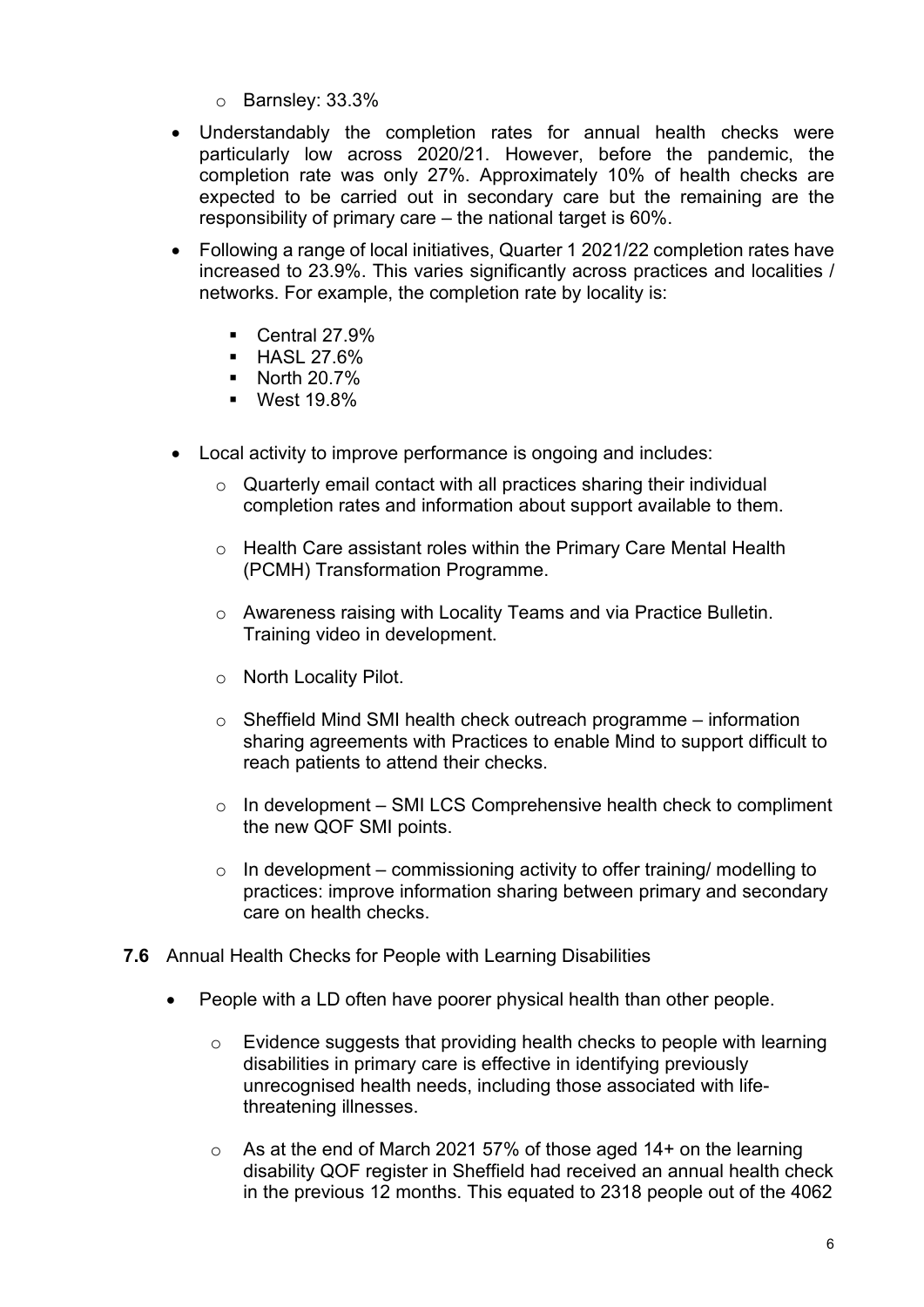people on GP registers. Completion rates vary between localities and practices. This is an improvement compared to 2019/20. However, it is significantly lower than the 2020/21 update across the North East and Yorkshire, which was 75%. In South Yorkshire Barnsley achieved 57%, Doncaster 61% and Rotherham 70%.

- Local activity to improve performance is ongoing and includes:
	- o Quarterly email contact with all practices sharing their individual completion rates and information about support available to them. In July, we have also introduced supportive follow up calls from the CCG LeDeR LD nurse to practices, which has been productive so far.
	- o Awareness raising with Locality Teams and via Practice Bulletin. Training video in development.
	- $\circ$  Sheffield Mencap LD health check outreach programme information sharing agreements with Practices to enable Mencap to support difficult to reach patients to attend their checks.
	- $\circ$  Training / information resources this has included 4 x well-attended training sessions for practices on reasonable adjustments/health inequalities supported by a local LD advocacy group and a detailed session run by CCG practice nurse development team and a local GP focusing on completing the annual health check. We have just launched some local co-designed learning disability and autism health check/health living pages (which include a health professionals' section). We are also in the process of producing some videos for training and awareness raising, as part of our LD exemplar/ "Champion" project.
	- o Support to practices on the QOF Quality Improvement module for 2021/22 on LD care.
	- $\circ$  In development commissioning activity to offer training/modelling to practices; improve information sharing between primary and secondary care on health checks; carry out checks on most difficult to reach patients (e.g., home visits).

## **8. Primary Care Development Nurse (PCDN) Team**

#### **8.1 Cardiovascular Disease (CVD)**

The PCDN team continue to lead on the NHSE BP@Home project, where monitors have been distributed to practices for them to then issue to patients with uncontrolled hypertension. Discussions are ongoing with NHSE/I and CCG clinical leads to agree whether Sheffield CCG will be involved in Phase 3 of the project, which would enable a further 1800 monitors to be issued and distributed to practices.

NHSE/I have set out their priorities for CVD prevention in the long-term plan; this is to prevent 150,000 MIs strokes, and dementia cases by 2029. Reduce the gap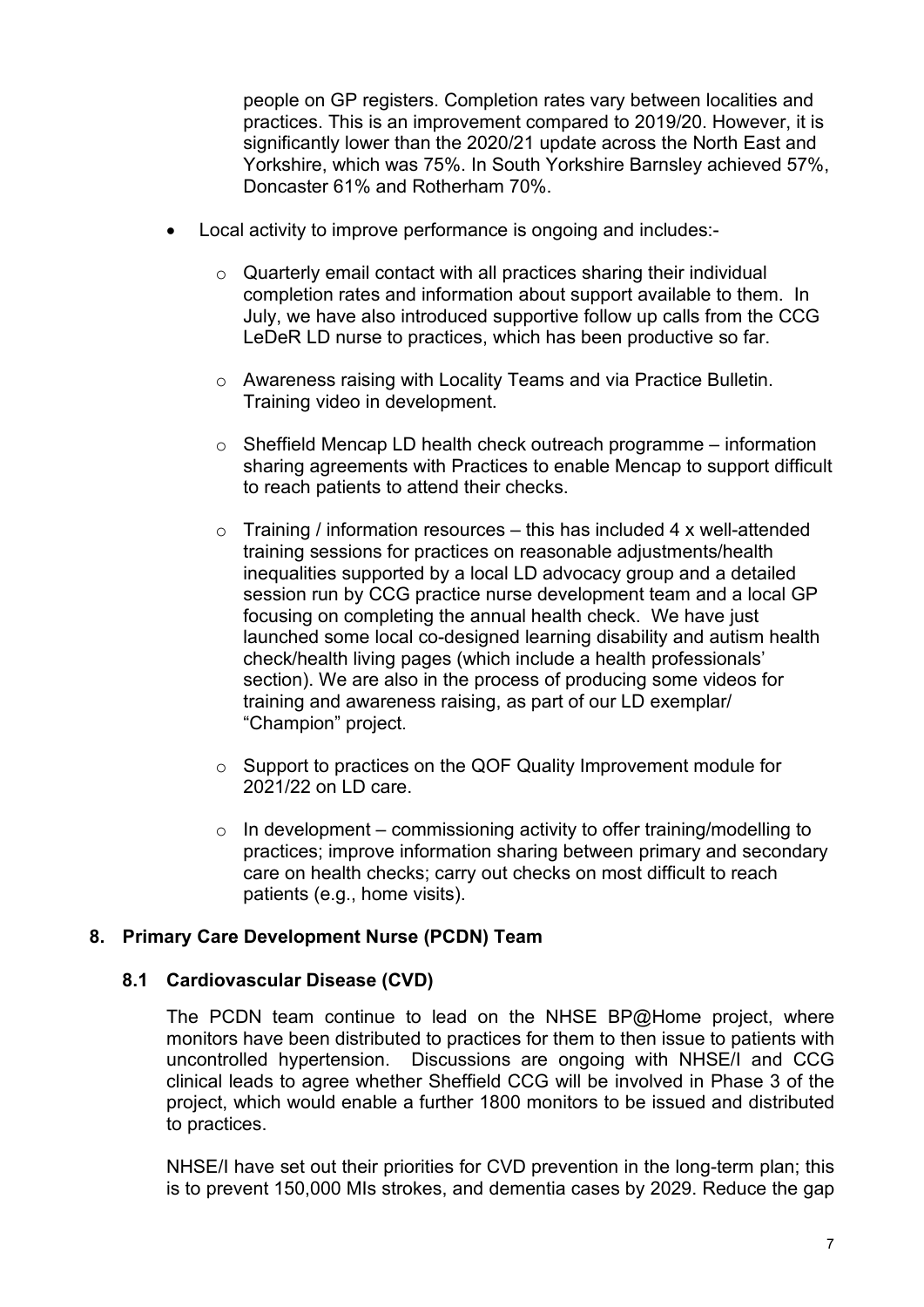in avoidable CVD deaths between the most and least deprived by 2029 and increased detection of FH to 25% by 2024. The PCDNs plan to work in collaboration with clinical leads and Integrated Care System colleagues to identify, actively support and implement initiatives to achieve the long-term plan goals.

## **8.2 Respiratory**

The Infection control guidance previously published on recommencing spirometry in Primary Care has now been shared across the wider ICS. Feedback is being sort from practices about how feasible it is to resume in practice. There appears to be issues relating to equipment, accommodation (suitable rooms), extra time needed to undertake (impacting on current pressures within primary care) and staff confidence. Some Primary Care Networks are looking to potential solutions. Three virtual spirometry training updates have been arranged through October and November to support healthcare staff looking to recommence testing in primary care.

Discussions continue between secondary and primary care colleagues looking at the current provision of spirometry across the city as there does appear to be a significant backlog of people awaiting confirmation of diagnosis with spirometry (from when spirometry was suspended during the pandemic) as well as the need to confirm diagnosis in those with new presentations of illness.

Feedback is awaited about the bid for the development of a wider Community Diagnostic Hub within the ICS which would potentially include access to spirometry as well as other diagnostic tests. However, even if successful, this is unlikely to come into effect in time to help with current situation.

## **9. Continuing Health Care (CHC)**

- **9.1** Outstanding NHS Continuing Healthcare outstanding reviews (pre COVID) are in an improving position with the current percentage standing at 41%, the recovery plan will continue to address this during 2021/22. SCCG is in a similar position currently to its ICS partners. The team is considering use of agency to help support the compliance around the 28-day process, this is utilising slippage in the CHC clinical budget due to vacancies.
- **9.2** The team was not able to successfully meet the compliance against the national quality premiums in one area within the Q2 national reporting of: DST location (< 15% assessments undertaken in hospital) = 0% and DST completed in 28 days (>80% completed in 28 days) = 72% This was due to capacity issues within the team and unplanned sickness absence.

| Referral         | January | February | March | April | May  | July | Aug  | Sept |
|------------------|---------|----------|-------|-------|------|------|------|------|
| <b>Type</b>      | 2021    | 2021 (to | 2021  | 2021  | 2021 | 2021 | 2021 | 2021 |
| accepted by      |         | date)    | (to   | (to   |      |      |      |      |
| service          |         |          | date) | date) |      |      |      |      |
| Fastrack's       | 70      | 66       | 43    | 78    | 69   | 74   | 93   | 92   |
| <b>New</b>       | 16      | 22       | 8     | 21    | 21   | 23   | 32   | 26   |
| <b>Discharge</b> |         |          |       |       |      |      |      |      |
| Support          |         |          |       |       |      |      |      |      |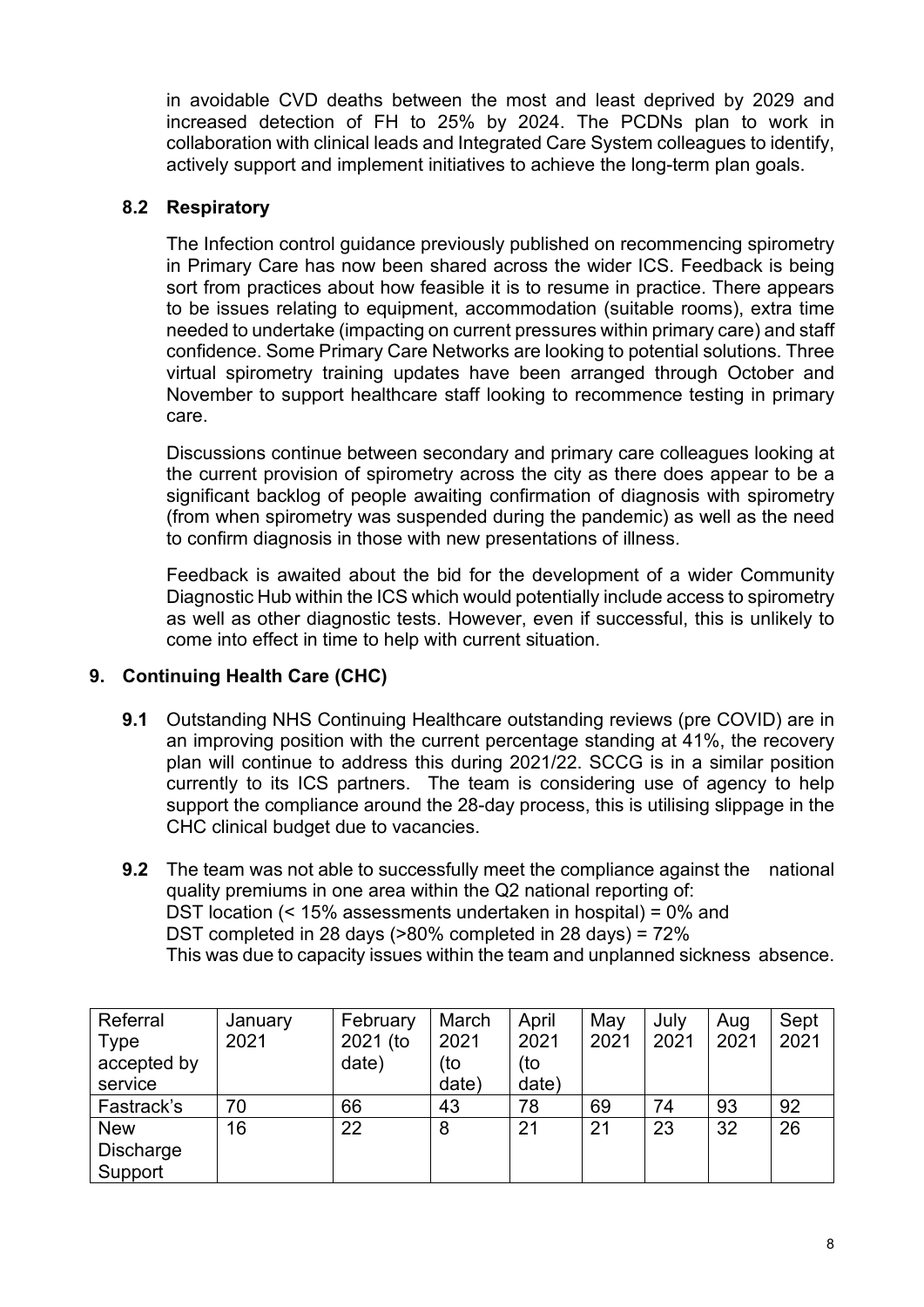| Fund               |                |                |                |                |                |                |                |                |
|--------------------|----------------|----------------|----------------|----------------|----------------|----------------|----------------|----------------|
| <b>Assessments</b> |                |                |                |                |                |                |                |                |
| <b>New</b>         | 16             | 22             | 14             | 19             | 20             | 14             | 30             | 27             |
| <b>Assessments</b> |                |                |                |                |                |                |                |                |
| Care               | 40             | 59             | 50             | 67             | 84             | 40             | 74             | 61             |
| Reviews /          |                |                |                |                |                |                |                |                |
| <b>Review</b>      |                |                |                |                |                |                |                |                |
| <b>DSTs</b>        |                |                |                |                |                |                |                |                |
| Fastrack           | $\overline{0}$ | $\overline{2}$ | $\overline{0}$ | $\overline{2}$ | 3              | 3              | $\overline{2}$ | $\overline{4}$ |
| <b>DSTs</b>        |                |                |                |                |                |                |                |                |
| <b>POST</b>        | 38             | 17             | $\overline{1}$ | $\overline{0}$ | $\overline{0}$ | $\overline{0}$ | $\overline{0}$ | $\mathbf 0$    |
| <b>COVID</b>       |                |                |                |                |                |                |                |                |
| deferred           |                |                |                |                |                |                |                |                |
| assessments        |                |                |                |                |                |                |                |                |
| Completed          |                |                |                | 11             | 22             | 37             | 73             | 41             |
| Outstanding        |                |                |                |                |                |                |                |                |
| DST/               |                |                |                |                |                |                |                |                |
| Reviews (pre       |                |                |                |                |                |                |                |                |
| COVID)             |                |                |                |                |                |                |                |                |

## **10. Medicine Optimisation**

- **10.1** The Medicine Optimisation Team (MOT) has several processes in place to support the safety and quality of prescribing and use of medication. These include:
	- o Hosting the bimonthly Medicines Safety Group that has attendance from all key partners in the city. National and local medicines safety issues are discussed and actions to mitigate risks agreed and reported back on.
	- o Practices are required to sign up to receive safety alerts directly from national bodies, where it is felt additional support is needed to implement or cascade these messages the MOT take action to support this process. The use of prescribing data and local intelligence helps to support such decisions.
- **10.2** The MOT controlled drug (CD) team is committed to working collaboratively with SYB colleagues and on behalf of NHSE/I Yorkshire & Humber Controlled Drugs Accountable Officer, to deliver a comprehensive programme of controlled drug monitoring across the city. Strategies focus on national initiatives and local issues as identified at the Controlled Drugs Local Intelligence Network. During covid times this work has been paused but the team is currently working up a programme for January 2022. Current work will include the monitoring of patients prescribed pregabalin and the risk of respiratory depression, as per the [Feb 2021 MHRA alert](https://www.gov.uk/drug-safety-update/pregabalin-lyrica-reports-of-severe-respiratory-depression)

The CD team also continue to support community pharmacy in terms of witnessing the destruction of expired CDs, and work on behalf of NHSE CDAO to investigate all community pharmacy and care home CD incidents reported through the [portal.](https://www.cdreporting.co.uk/)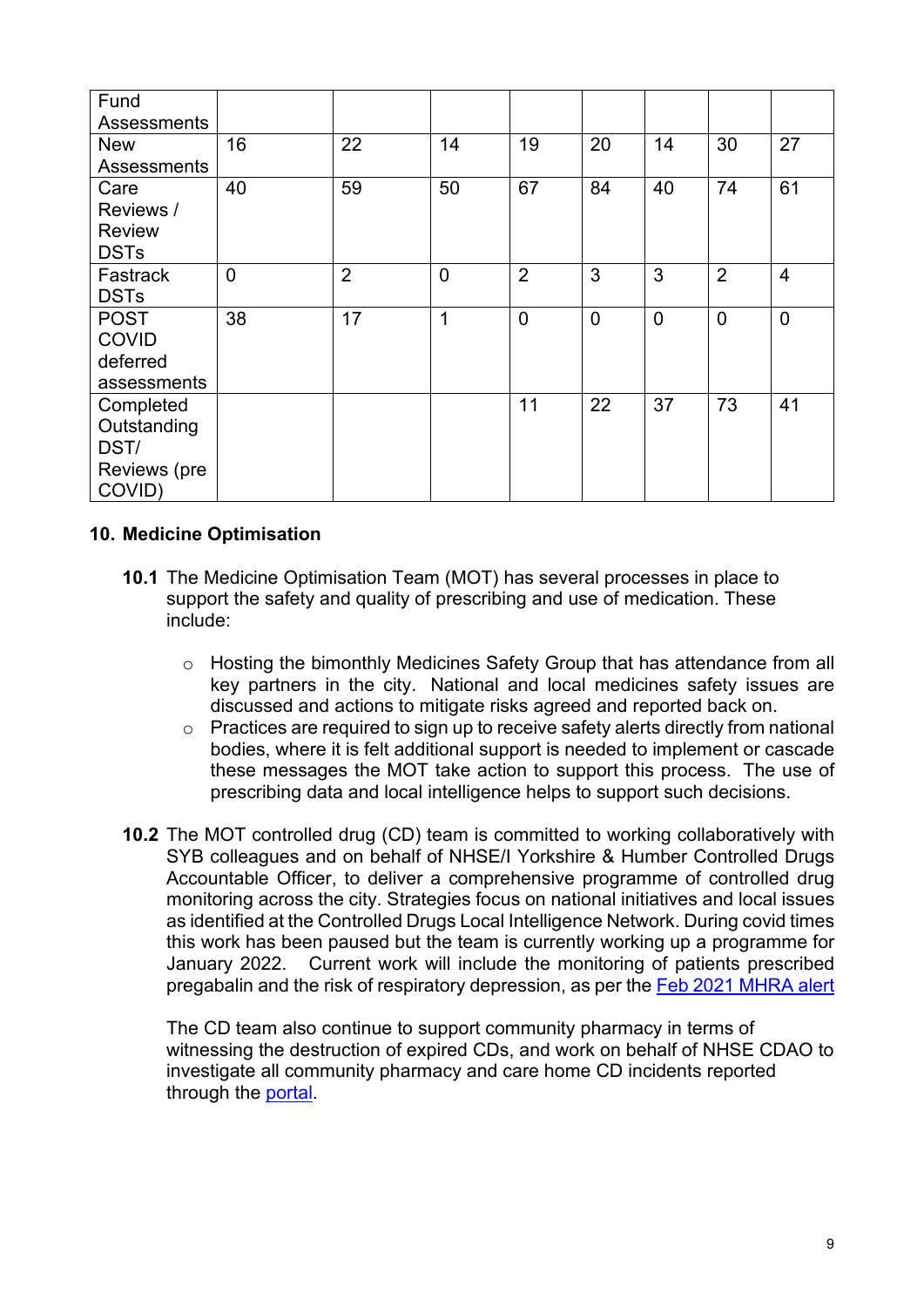## **11. Covid Vaccination Update**

Please find below an overview of the Covid-19 Vaccination Programme.

#### **11.1 Cohorts/Priority Groups**

All cohorts are now eligible for vaccination (aged 18 upwards).

| Cohort            | Two doses | Fully vaccinated plus booster |
|-------------------|-----------|-------------------------------|
| 70 years and over | 96.4%     | 32.9%                         |
| 65 to 70          | 94.3%     | 7.25%                         |
| 50 to 64          | 89.5%     | 7.9%                          |
| 40-49             | 80.3%     | 4.5%                          |
| 30 to 39          | 69%       | 2.65%                         |
| 18 to 29          | 63.6%     | 1.2%                          |
| 16 to 17          | 51.2%     | 0.12%                         |
| 12 to 15          | 21.1%     | 0%                            |

The School Vaccination Programme is underway with most Sheffield schools to be visited before October half term. Sixteen schools will remain outstanding and will be visited during November. Sheffield Special Schools will be visited during October half term.

## **11.2 Pharmacy**

Pharmacies are very popular for vaccinations and are routinely fully booked and we have therefore allocated them additional vaccine to increase their available appointments. Further pharmacies have been approved as vaccination sites by NHSE which takes Sheffield's total to 14.

#### **12. Recommendations**

The Governing Body meeting is asked to consider and note the paper.

In particular to note the areas which have no or limited assurance, acknowledging the mitigations plans or next steps in place to manage those risks

The Committee is asked to collectively make any further recommendations or request any follow up actions in order to seek the assurance needed beyond what has been detailed in the paper.